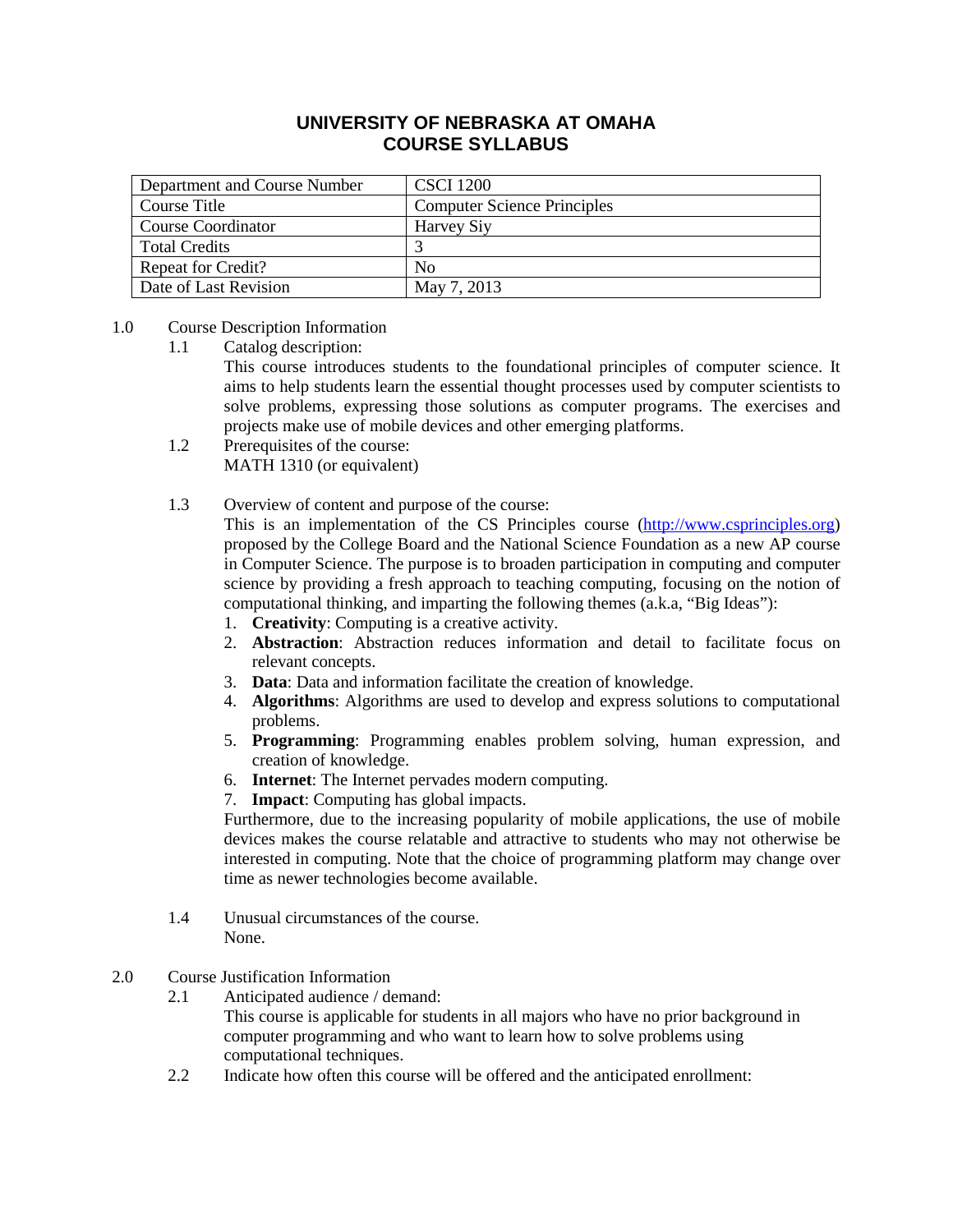This course will be offered regularly in the Fall and Spring semesters with an anticipated enrollment of around 60 students per semester.

- 2.3 If it is a significant change to an existing course, please explain why it is needed: This is a new course. It is intended to broaden participation in computing. It is also intended to supplement existing preparatory courses being used to get students ready for the more rigorous computer programming courses by focusing more on basic computational problem solving techniques rather than mastery of a certain language or technology.
- 3.0 List of performance objectives stated in learning outcomes in a student's perspective:
	- 3.1 Students will understand the societal need for continued computing innovations.
	- 3.2 Students will be able to express algorithms in a well-defined and unambiguous manner.
	- 3.3 Students will map practical problems to a computational solution.
	- 3.4 Students will develop appropriate abstractions to manage problem complexity.
	- 3.5 Students will use programming as a creative tool.
	- 3.6 Students will learn teamwork implementing a small group project.

More detailed [learning objectives and evidence statements](http://www.csprinciples.org/home/about-the-project/docs/CSP_LO_EvidenceStatements.pdf?attredirects=0&d=1) are available from the CS Principles website.

#### **General Education Student Learning Objectives**

Describe how the course meets the Student Learning Outcomes

#### *Natural and Physical Sciences: SLO #1: Demonstrate a broad understanding of the fundamental laws and principles of science and interrelationships among science and technology disciplines.*

Increasingly, computer science is getting recognition as the third pillar of science alongside theory and experimentation (PITAC, 2005). It enables the study of theoretical models of phenomena too complex, costly, hazardous, vast or small for experimentation. All disciplines of science stand to benefit from high-resolution model predictions, theoretical validations and experimental data analysis brought about by advances in computing and computing technology. Hence computer science is indispensable to 21st century scientific endeavors. CSCI 1200 serves as an introduction and broad overview to the field of computer science.

In the process, the course examines how computation pervades and enables modern scientific discovery by supporting data collection, modeling, analysis and visualization, a new paradigm known as computational and data-enabled science and engineering. Much as experimentation helps students connect theory to natural phenomena, the design and solution of computational models serves a similar purpose for furthering the understanding of scientific theory. The projects and exercises in the course are geared towards helping students develop the basic skills needed for building computational models.

### *Natural and Physical Sciences: SLO #2: Demonstrate a broad understanding of various natural phenomena that surround and influence our lives.*

While many consider computer science to be an artificial science because it studies phenomena surrounding computers and related digital technologies, in its essence, computer science studies information processes both artificial and natural (Denning, 2005). Information processes take data inputs and produce outputs just as physical and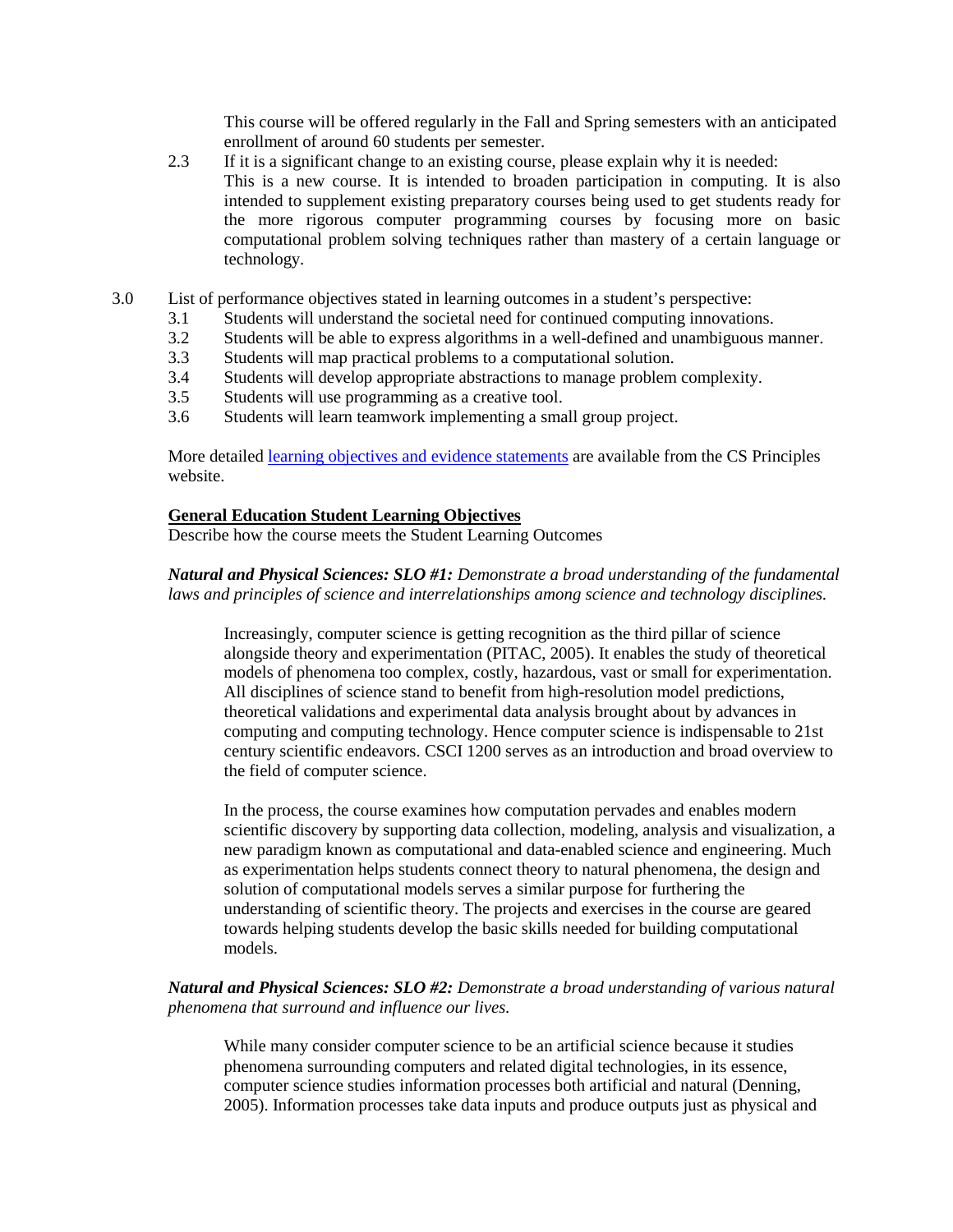biological processes take stimuli and produce responses. There has been in increasing realization that many natural phenomena are, fundamentally, information processes. DNA encodes information about living organisms, and quantum electrodynamics had been described as nature's computational method for combining quantum particle interactions (Denning, 2007). To study information processes, there is a need to study the foundational computing principles that underlie these processes. These principles are the central focus of CSCI 1200.

Furthermore, scientists have come to increasingly rely on computational models to study and describe complex phenomena in climate science, particle physics, system biology, etc. Many problems in these fields are not amenable to theoretical solutions and can only be addressed through large scale computations and simulations. Due to its crucial role, computational errors arising from faulty programming can produce incorrect results and have been known to lead to retractions (Merali, 2010). Formal training of future scientists in the computer science disciplines can reduce the risk of such errors. CSCI 1200 provides a starting point for studying the principles of sound software development practices.

#### *Natural and Physical Sciences: SLO #3: Describe how scientists approach and solve problems including an understanding of the basic components and limitations of the scientific method.*

A foundational component of the course is the introduction of computational thinking (Wing, 2006). Computational thinking is broadly defined as the process by which computer scientists approach and solve problems. Computational thinking is a way of solving problems by mapping a natural problem into an algorithmic model that is amenable for computational solution. This is a form of empirical inquiry (Newell and Simon, 1976) similar to how scientists would approach a problem by devising hypotheses and designing experiments to validate the hypothesis. The implementation of the program on a computational device becomes the experiment that validates the algorithmic model.

*Natural and Physical Sciences: SLO #4: Solve problems and draw conclusions based on scientific information and models, using critical thinking and qualitative and quantitative analysis of data and concepts in particular to distinguish reality from speculation.*

CSCI 1200 gets away from traditional pedagogical models that introduce computer science by teaching students how to use a particular computing technology or how to write programs in a particular language. Instead, the course seeks to instill the discipline of computational thinking in students. Computational thinking complements other critical thinking skills by helping students think about how to make use of increasingly ubiquitous computing devices (PCs, mobile devices, etc.) to aid them in solving everyday problems. An overarching goal of the course is to help students gain an increased awareness of how computing impacts their lives and the world around them. It emphasizes that computer science is not an isolated field, but rather has relevance in everyday life, and when combined with other math and science disciplines, becomes a powerful vehicle for addressing relevant problems. In particular, the semester project of the course will provide first-hand problem-based learning experiences through developing mobile applications that address real-life problems.

#### References

(Denning, 2005) Denning, Peter J. (2005). "Is computer science science?" *Communications of the ACM*, 48(4): 27-31.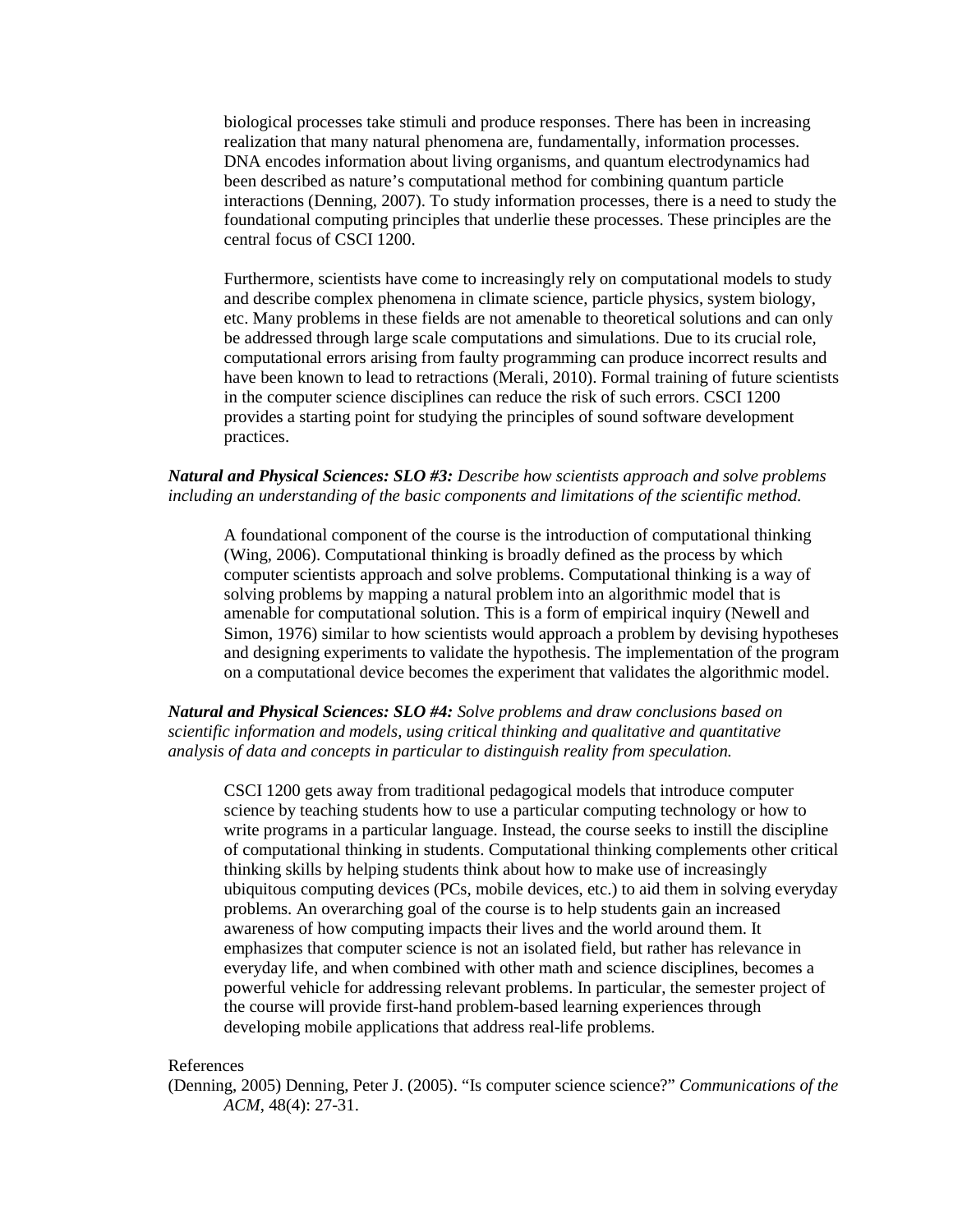- (Denning, 2007) Denning, Peter J. (2007). "Computing is a natural science." *Communications of the ACM*, 50(7): 13-18.
- (Merali, 2010) Merali, Z. (2010). "Computational science: ...Error," *Nature*, vol. 467, no. 7317, pp. 775–777, October 2010. [Online]. Available:

<http://www.nature.com/news/2010/101013/full/467775a.html>

- (Newell, Perlis and Simon, 1967) Newell, Allen, Alan J. Perlis, and Herbert Simon. (1967). "What is computer science?" *Science*, 157(3795): 1373-1374.
- (Newell and Simon, 1976) Newell, Allen, and Herbert A. Simon. (1976). "Computer science as empirical inquiry: Symbols and search." *Communications of the ACM*, 19(3): 113-126.
- (PITAC, 2005) President's Information Technology Advisory Committee. (2005). "Computational science: ensuring America's Competitiveness." [http://www.nitrd.gov/pitac/reports/20050609\\_computational/computational.pdf](http://www.nitrd.gov/pitac/reports/20050609_computational/computational.pdf)
- (Wing, 2006) Wing, Jeannette M. (2006). "Computational thinking." *Communications of the ACM*, 49(3): 33-35.
- 4.0 Content and Organization Information
	- 4.1 List the major topics central to this course:
		- 4.1.1 Societal impact of computing (1.5 hours)
		- 4.1.2 Computational thinking (1.5 hours)
		- 4.1.3 Algorithms (3 hours)
		- 4.1.4 How computers work:
			- 4.1.4.1 The von Neumann architecture (1.5 hours)
			- 4.1.4.2 Data and bits (1.5 hours)
		- 4.1.5 Exploring programming
			- 4.1.5.1 Variables and data manipulation (3 hours)
			- 4.1.5.2 Decisions, loops and logical reasoning (3 hours)
			- 4.1.5.3 Simple data structures (6 hours)
		- 4.1.6 Designing larger programs
			- 4.1.6.1 Modularization (3 hours)
			- 4.1.6.2 Stepwise refinement (3 hours)
		- 4.1.7 Writing applications
			- 4.1.7.1 Web applications (6 hours)
			- 4.1.7.2 Mobile applications (6 hours)
			- 4.1.7.3 Big data (3 hours)
			- 4.1.7.4 Graphics and multimedia (3 hours)

[Table 1](#page-3-0) shows how the course topics map to the Student Learning Objectives (SLOs) for science:

- 1. Demonstrate broad understanding of fundamental laws and principles of science and interrelationships among science and technology disciplines
- 2. Demonstrate a broad understanding of various natural phenomena that surround and influence our lives.
- 3. Describe how scientists approach and solve problems including and understanding of the basic components and limitations of the scientific method.
- 4. Solve problems and draw conclusions based on scientific information and models, using critical thinking and qualitative and quantitative analysis of data and concepts in particular to distinguish reality from speculation.

**Table 1: Mapping between course topics and student learning objectives for science.**

<span id="page-3-0"></span>

| Content                            | <b>Relevant Student Learning Objectives</b>               |
|------------------------------------|-----------------------------------------------------------|
| 4.1.1 Societal impact of computing | SLO #1: Emphasizes that computing is not just an isolated |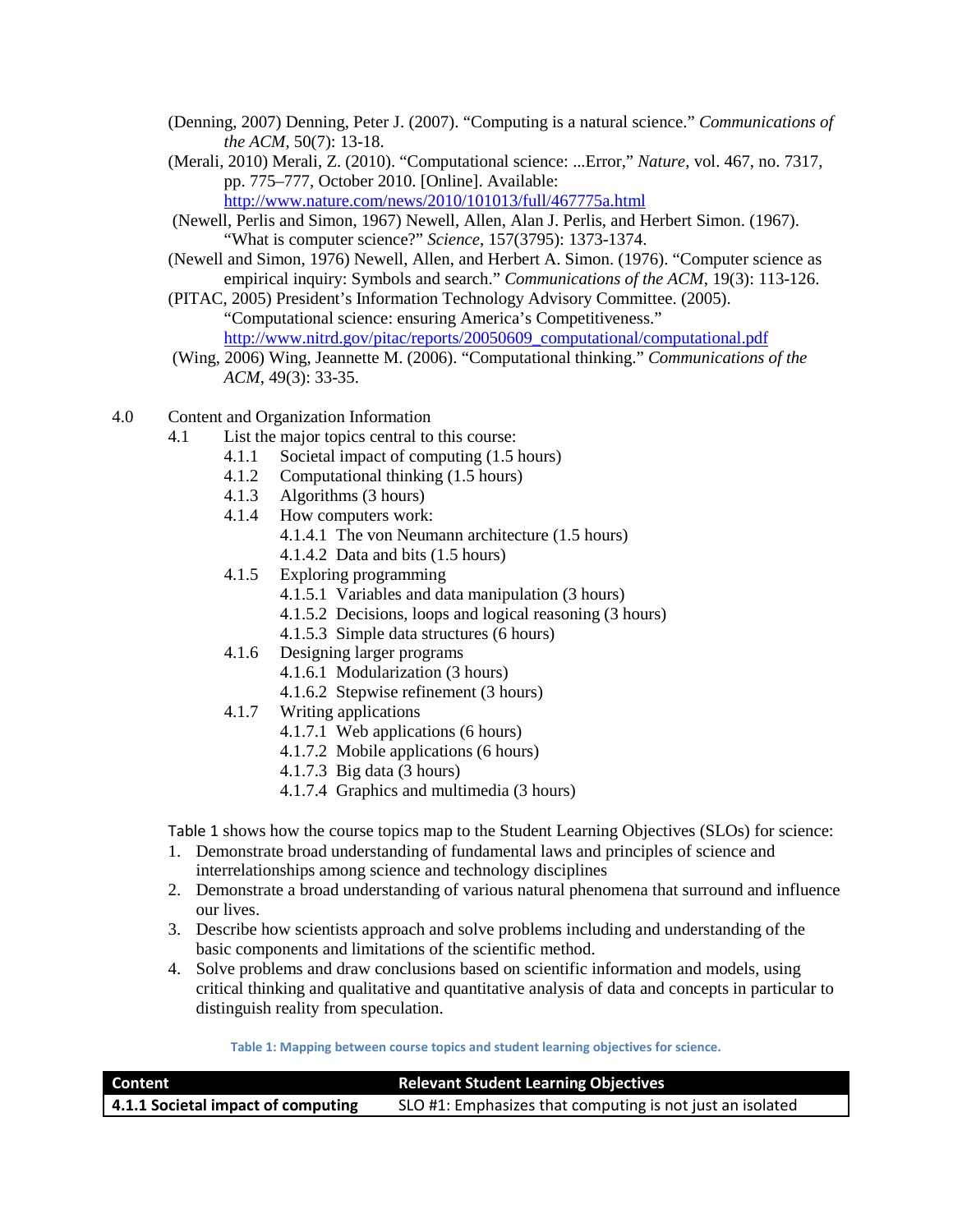| (1.5 hours)                                        | activity for hackers but has strong connections with other<br>STEM disciplines and that the integration has great potential<br>for addressing diverse community-relevant problems.                                                                                                                  |
|----------------------------------------------------|-----------------------------------------------------------------------------------------------------------------------------------------------------------------------------------------------------------------------------------------------------------------------------------------------------|
|                                                    | SLO #2: Explores how technology connects and influences the<br>activities of 21 <sup>st</sup> century society.                                                                                                                                                                                      |
| 4.1.2 Computational thinking<br>(1.5 hours)        | SLO #3: Introduces the foundational component of the course,<br>computational thinking. Computational thinking is the process<br>by which computer scientists approach and solve problems by<br>mapping a natural problem into an algorithmic model that is<br>amenable for computational solution. |
| 4.1.3 Algorithms<br>(3 hours)                      | SLO #1: Algorithms are the step-by-step solution to a<br>computational problem. This topic introduces algorithms as a<br>way of describing information processes so that they can be<br>studied further.                                                                                            |
|                                                    | SLO #3: Introduces algorithms as the creative expression of<br>computational thinking.                                                                                                                                                                                                              |
| 4.1.4 How computers work<br>(3 hours)              | SLO #2: Studies the phenomena surrounding computers, how<br>they work internally, particularly the common von Neumann<br>architecture. Understanding this phenomenon provides a<br>frame of reference for understanding how algorithms run and<br>why they are expressed that way.                  |
| 4.1.5 Exploring programming<br>(12 hours)          | SLO #2: Programs are algorithms realized in a formal language<br>that computers can understand. The execution of programs on<br>a computer and the inevitable debugging activity further helps<br>students understand the phenomenon of computing.                                                  |
| 4.1.6 Designing larger programs<br>(6 hours)       | SLO #3: Introduces the important computational thinking<br>concept of abstraction, which enables students to describe<br>larger problems and solve them with larger programs.                                                                                                                       |
| 4.1.7 Writing applications<br>$(18 \text{ hours})$ | SLO #1: Introduces various modern computing technologies<br>(web, mobile, graphics, databases) and provides a framework<br>for integrating them together to solve STEM-related problems.                                                                                                            |
|                                                    | SLO #1: Studies the complex information processes resulting<br>from the interplay of devices, networks and data.                                                                                                                                                                                    |
|                                                    | SLO #2: Examines how technology enables scientific discovery<br>by supporting data collection and analysis, also known as<br>cyber-enabled discovery and innovation.                                                                                                                                |
|                                                    | SLO #2: Develops skill in creating meaningful models to<br>understand natural phenomena and solve real-world problems.                                                                                                                                                                              |
|                                                    | SLO #3: Demonstrates how problems can be systematically and<br>methodically solved by the combining the strengths of diverse<br>technologies.                                                                                                                                                       |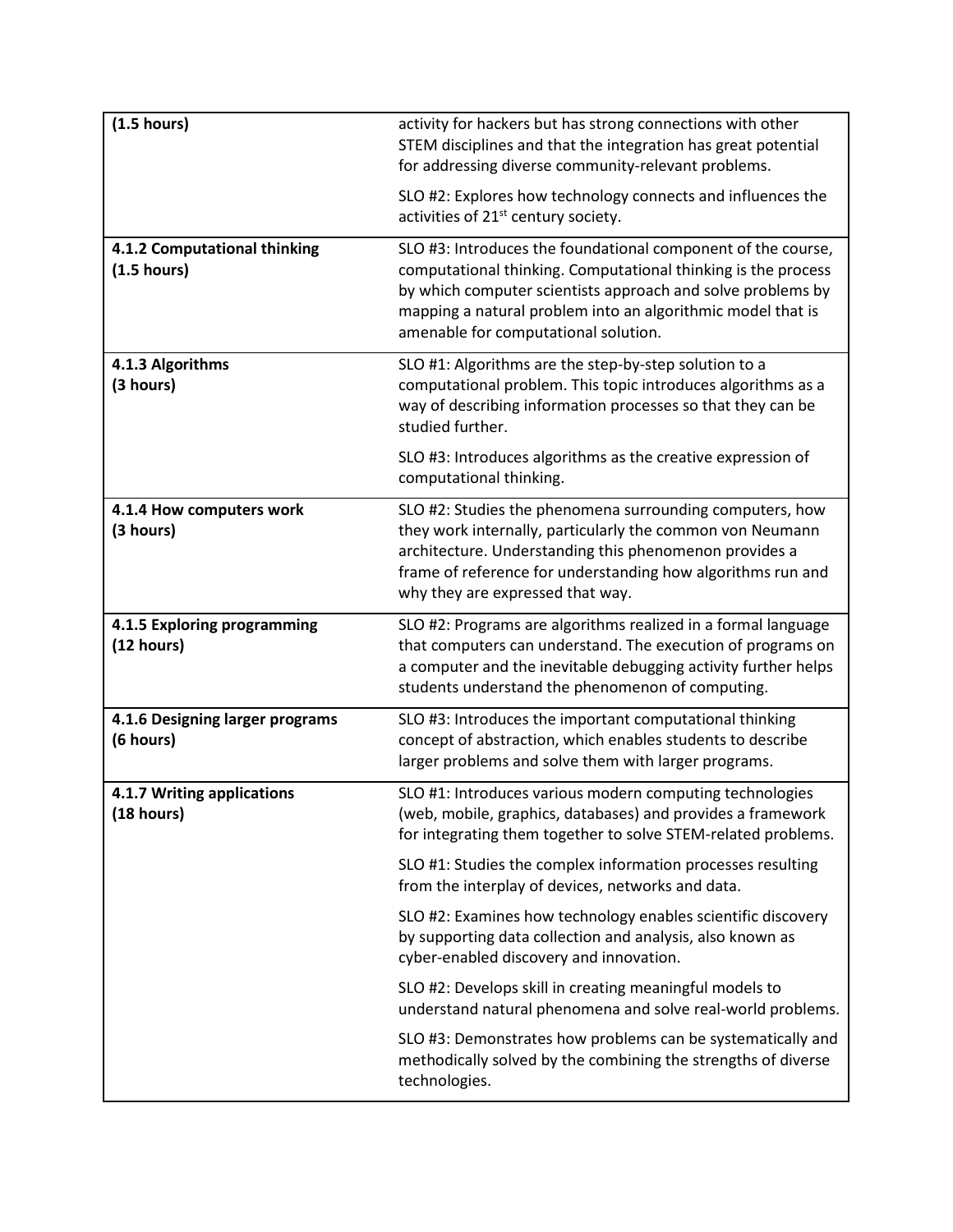|                                            | SLO #4: Introduces the technologies that are the basic<br>ingredients for "building a smarter planet". The technologies<br>are likely to change over time as new ones emerge that better<br>suit the learning objectives of an increasingly sophisticated<br>student population. |
|--------------------------------------------|----------------------------------------------------------------------------------------------------------------------------------------------------------------------------------------------------------------------------------------------------------------------------------|
|                                            | (The contributions and objectives of the current technologies<br>are explained below.)                                                                                                                                                                                           |
| 4.1.7.1 Web applications (6 hrs)           | SLO #4: Introduces the cloud which enables flexible computing<br>resources and provides centralized access to data and<br>applications.                                                                                                                                          |
|                                            | SLO #3: Studies how the web enables collaborative problem<br>solving.                                                                                                                                                                                                            |
| 4.1.7.2 Mobile applications (6 hrs)        | SLO #4: Introduces application development on mobile devices,<br>which are practically portable computers with state-of-the-art<br>sensors for collecting data about its physical environment.                                                                                   |
|                                            | SLO #2: Sensor data of environment enables study of the<br>natural phenomena that surrounds us.                                                                                                                                                                                  |
| 4.1.7.3 Big data (3 hrs)                   | SLO #4: Solves real-world problems through the development<br>of solutions that are grounded in data rather than speculation.                                                                                                                                                    |
|                                            | SLO #2: Analysis of scientific data facilitates cyber-enabled<br>discovery.                                                                                                                                                                                                      |
| 4.1.7.4 Graphics and multimedia<br>(6 hrs) | SLO #4: The foundation for visual data analytics, which is<br>crucial to analyzing and understanding data.                                                                                                                                                                       |

#### 5.0 Teaching Methodology Information

#### 5.1 Methods:

This course will be held in a hybrid lecture/lab format every week. The lecture describes essential computational concepts while the lab enforces the concepts through active learning techniques.

The course uses two programming languages, starting off with a visual programming language and transitioning to a textual language in the latter half of the semester. The choice of language may change over time with adoption of newer programming platforms.

For the initial offerings of this course, the first part uses the App Inventor language [\(http://appinventor.mit.edu\)](http://appinventor.mit.edu/), a simple graphical language used to create applications running on the Android platform. App Inventor programs are expressed as a collection of blocks, each corresponding to some statement. Like similar languages such as Scratch and Alice, App Inventor was designed to have a low barrier of entry for novices to write programs without becoming frustrated with program syntax.

The second part of the course uses Python, an interpreted procedural language. This was intended to give students a feel for reading and writing programs in textual languages, facilitating a smoother transition into conventional languages like Java.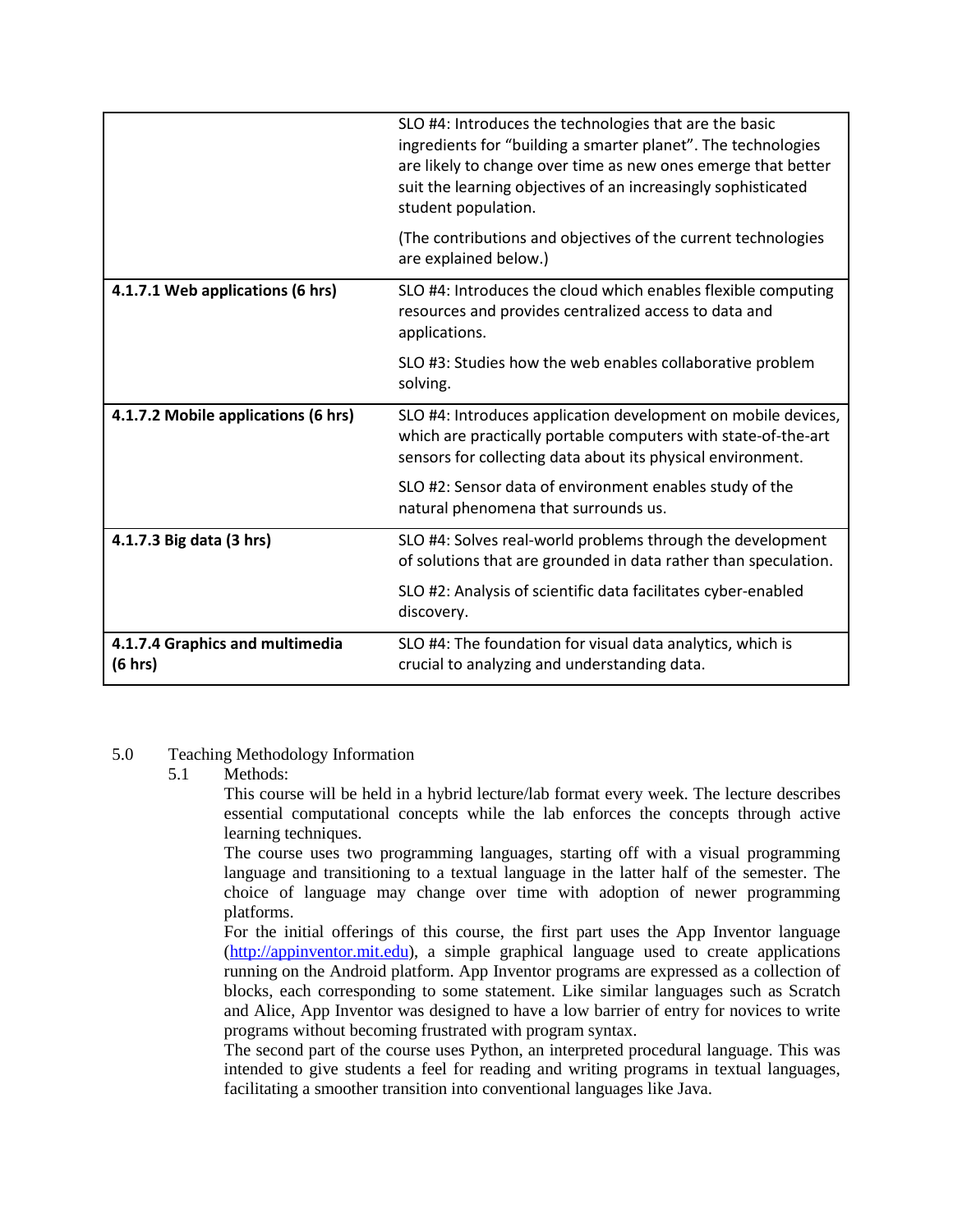5.2 Student role:

Students are expected to attend the lectures and participate in class discussions. They are required to do all homeworks and assigned readings. To spur creativity, students will also propose and implement a small team-based project.

- 6.0 Evaluation Information
	- 6.1 Describe the typical types of student projects that will be the basis for evaluating student performance:

Homework assignments will typically be small problems requiring programming solutions as well as short writing assignments or reports discussing various societal impacts of computing.

The term project will be an application involving mobile devices. Students will give two oral presentations on the project, once at the onset, describing their proposal, and then at the end, presenting the finished project.

6.2 Describe the typical basis for determining the final grade (e.g. weighting of various student projects):

> Homework assignments/laboratories: 50% Term project: 20% Midterm exam: 10% Final exam: 20%

#### 6.3 Grading type:

| Percent    | Grade | <b>Percent</b> | Grade        |
|------------|-------|----------------|--------------|
| $97 - 100$ | $A+$  | $77 - 79$      | C+           |
| $93 - 96$  | A     | $73 - 76$      | $\mathsf{C}$ |
| $90 - 92$  | $A-$  | $70 - 72$      | $C-$         |
| $87 - 89$  | $B+$  | $67 - 69$      | $D+$         |
| $83 - 86$  | В     | $63 - 66$      | D            |
| $80 - 82$  | B-    | $60 - 62$      | $D-$         |
|            |       | $0 - 59$       | F            |

#### 7.0 Resource Material Information

- 7.1 Textbooks and/or other required readings used in course:
	- Hal Abelson, Ken Ledeen, Harry Lewis. (2010). Blown to Bits: Your Life, Liberty, and Happiness After the Digital Explosion. Addison-Wesley. [http://www.bitsbook.com.](http://www.bitsbook.com/)
	- Allen Downey. (2012). Think Python: How to Think Like a Computer Scientist. Green Tea Press. [http://www.greenteapress.com/thinkpython.](http://www.greenteapress.com/thinkpython)

David Wolber, Hal Abelson, Ellen Spertus, and Liz Looney. (2011). App Inventor: Create Your Own Android Apps. O'Reilly Media, Inc. [http://www.appinventor.org/projects.](http://www.appinventor.org/projects)

- 7.2 Other student suggested reading materials: John Conery. (2010). Explorations in Computing: An Introduction to Computer Science. CRC Press.
- 7.3 Current bibliography and other resources: J. Glenn Brookshear. (2011). Computer Science: An Overview, 11<sup>th</sup> Edition. Addison-Wesley.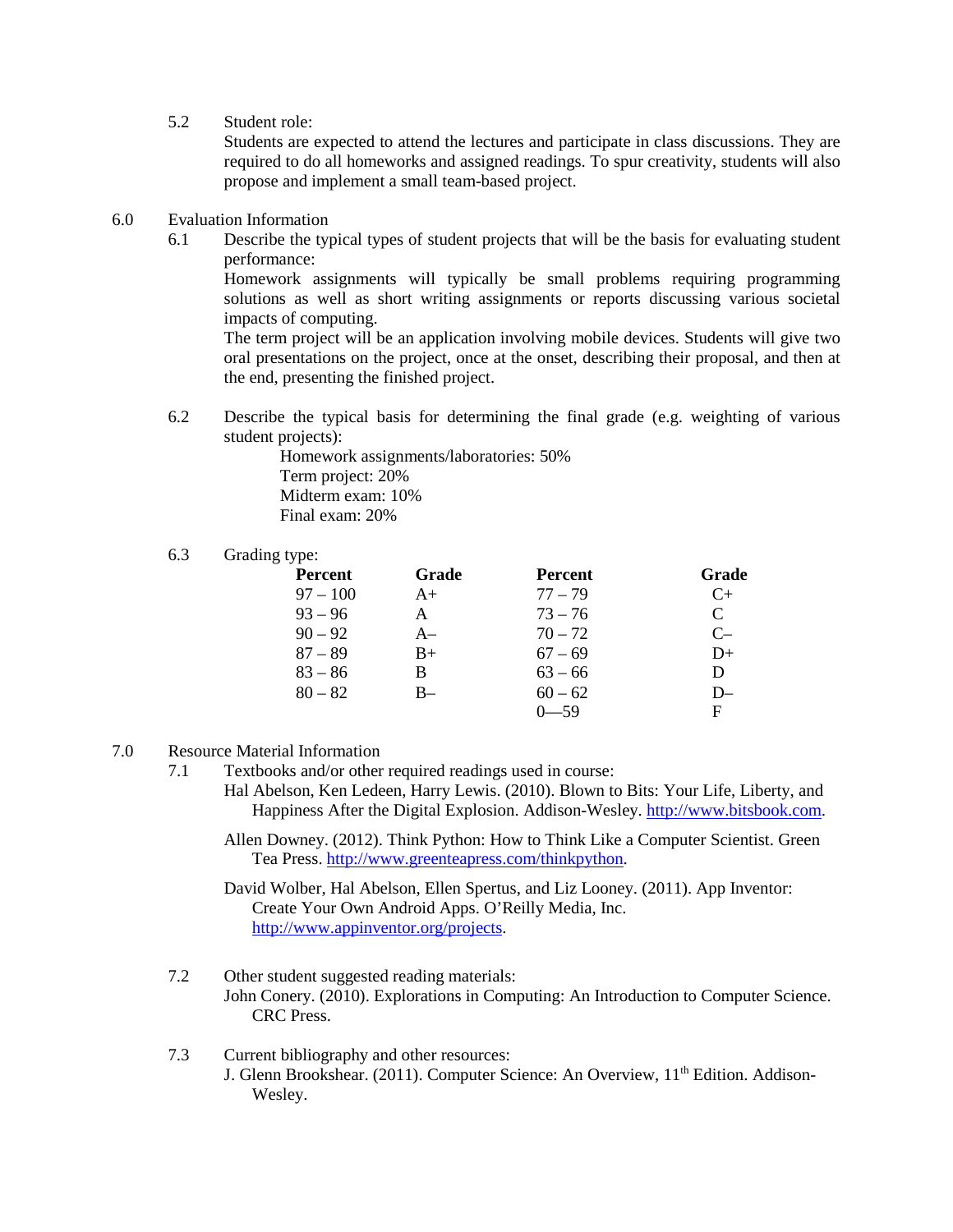- Matthias Felleisen, Robert Bruce Findler, Matthew Flatt, Shriram Krishnamurthi. (2012). How to Design Programs, 2nd Edition. MIT Press. [http://htdp.org.](http://htdp.org/)
- Jerry Lee Ford. (2008). Scratch Programming for Teens. Course Technology PTR.
- Tony Gaddis. (2011). Starting Out with Alice, 2<sup>nd</sup> Edition. Addison-Wesley.
- Tony Gaddis. (2012). Starting Out with Programming Logic and Design, 3rd Edition. Addison-Wesley.
- Mark J. Guzdial, Barbara Ericson. (2012). Introduction to Computing and Programming in Python, 3rd Edition. Prentice Hall.
- Michael Kölling. (2009). Introduction to Programming with Greenfoot: Object-Oriented Programming in Java with Games and Simulations. Prentice Hall.
- Jeff Kramer. (2007). Is abstraction the key to computing? Communications of the ACM 50, 4, April 2007, pp. 36-42.
- Casey Reas, Ben Fry. (2010). Getting Started with Processing: A Quick, Hands-on Introduction. O'Reilly Media.
- David Reed. (2010). A Balanced Introduction to Computer Science, 3<sup>rd</sup> Edition. Prentice Hall.
- 8.0 Other Information:
	- 8.1 Accommodations statement:

*Accommodations are provided for students who are registered with UNO Disability Services and make their requests sufficiently in advance. For more information, contact Disability Services (EAB 117, Phone: 402.554.2872, TTY: 402.554.3799) or visit the web at [http://www.unomaha.edu/disability.](http://www.unomaha.edu/disability)*

- 8.2 Other:
- 8.3 Author(s):

*Harvey Siy and Jong-hoon Youn*

9.0 Computer Science Accreditation Board (CSAB) Category Content (class time in hours):

| <b>CSAB</b> Category                   | Core | Advanced |
|----------------------------------------|------|----------|
| Data structures                        |      |          |
| Computer organization and architecture |      |          |
| Algorithms and software design         | 47   |          |
| Concepts of programming languages      |      |          |

- 10.0 Oral and Written Communications: Every student is required to submit at least 1 written report (not including exams, tests, quizzes, or commented programs) to typically 10 pages and to make 2 oral presentations of typically 10 minutes duration.
- 11.0 Social and Ethical Issues:

Throughout the course, we will introduce the social impacts of computing by including discussion from the text "Blown to Bits" [Abelson, et al. 2010]. We will also connect lab exercises to realworld problems.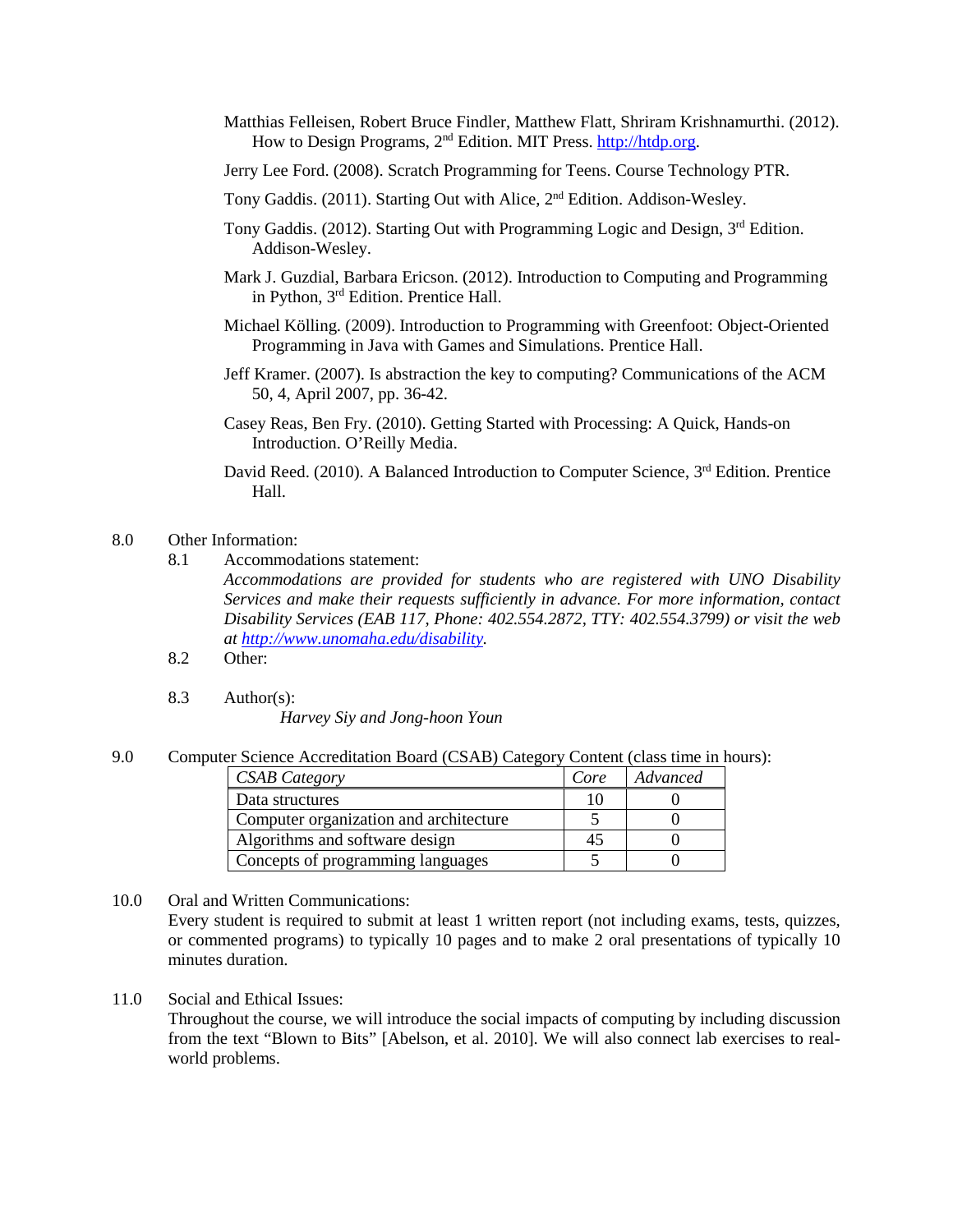12.0 Theoretical content:

Please list the types of theoretical material covered, and estimate the time devoted to such coverage.

Algorithm analysis – 3 hours Reasoning about programs – 3 hours Abstraction and modeling – 3 hours

13.0 Problem analysis:

Please describe the analysis experiences common to all course sections. We will focus on helping students develop a mindset for problem solving using computational thinking.

### 14.0 Solution design: Please describe the design experiences common to all course sections. Students will have the opportunity to design their own mobile applications and implement them using App Inventor and Python.

| Date       | Change                                      | By whom | <b>Comments</b> |
|------------|---------------------------------------------|---------|-----------------|
| 8/8/2012   | Initial special topics course draft         | Siy     |                 |
| 8/9/2012   | Added sections 8-14.                        | Siy     |                 |
| 8/27/2012  | Revised into a regular course proposal.     | Siy     |                 |
| 9/21/2012  | Revised content; more applications          | Siy     |                 |
| 10/10/2012 | Revised catalog description, added          | Siy     |                 |
|            | prerequisite, reorganized bibliography      |         |                 |
| 10/11/2012 | Clarified in Section 6 how written and      | Siy     |                 |
|            | oral communication requirements             |         |                 |
|            | (Section 10) fit in the evaluation process. |         |                 |
| 5/7/2013   | <b>Added Science Student Learning</b>       | Siy     |                 |
|            | Objectives so that course can be used as    |         |                 |
|            | a general education course.                 |         |                 |

# **CHANGE HISTORY**